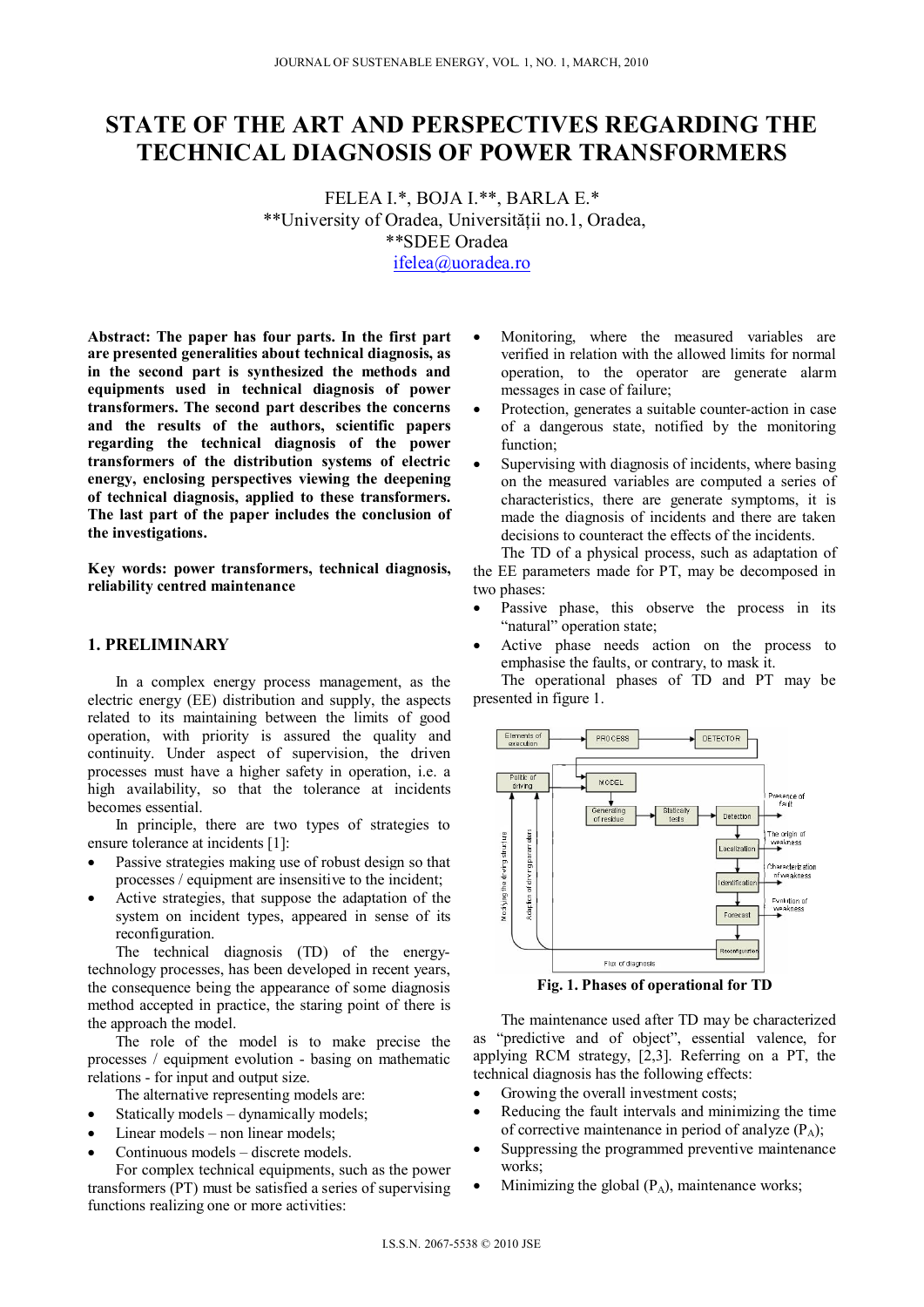- Increasing the automation and information degree of the ensemble;
- Modifying the structure of  $(P_A)$  for analyze of reliability indexes of the PT toward of classical case;
- Improving the operational reliability indexes of PT.

Obviously, the TD application has contradictory components too. Consequently, the decision for its adoption for a given PT will be preceded by application of an optimization criterion (reducing the costs, maximizing the security or of availability, a.s.o.).

Referring on the two modalities of PT monitoring, could be made the following appreciation [2,4]:

The periodical monitoring (off-line) may give useful information regarding the state of the PT, but, it has the disadvantage of omitting the random events, that may income in the period between inspections (unexpected fault of PT);

Continuous monitoring (on-line) has the advantage to follow always the state of PT, from a distance too.

# **2. PRINCIPLES AND USABLE METHODS FOR TD OF PT**

The insulation subsystem is the most vulnerable in a PT, so the most part of studies are based on the method of diagnosis, the controlled parameters in principle are [2,4,5,6]: the leakage current, partial discharge, the concentration of the gases in the oil. Near direct or indirect analyzes, of the insulation state (inclusive the oil of the transformer), the methods of TD aims other components of PT too, having significant values in the intensity of failure: step switcher, electric contact areas,

magnetic circuit, subsystem of cooling and of tank, (in this case, liner, filters and valves).

To monitories the step switcher it is used: measuring the difference of temperature between the tank and switcher, measuring the proper consume, comparing the data with the footprint – normal values, in the same case of stress – may evidence the state of the switcher [7].

On-line measuring of the partial discharges with sensors based on piezoelectric effect  $[(50 \div 350) \text{ kHz}]$ , isn't applied on large scale, because the sensitivity is relatively reduced and the number of the sensors for noise elimination, is indicated to localize de source of discharges.

The combination of on-line and off-line monitoring techniques is a powerful tool to a complete evaluation of the PT, under technical and economical aspect.

The transfer function of the PT is a characteristic with high univocal grade [8]. Small changes in geometry of the winding or in insulation parameters, leads to value changes of the LC circuit parameters (L, C), of impedances and transfer function. Applying one from the methods: impulse at high voltage, at low voltage, response analyze at frequency the transfer function of the PT, is determined. By comparing the footprint, for each winding may be decide if and which component from windings is fault.

Detection of early damages in PT by analyzing the fault gases is based on the fact that the isolation fails in some heat and electric stress, resulting volatile and unvolatile degraded products.

For PT in oil, (PTO) there are 7 key gases used to determine the type of damages that took place in a transformer [9,10], table 1.

**Table 1. Correspondence damages of PTO – released gases** 

|                        | Partial    | Electric arc | Overheat of |     |
|------------------------|------------|--------------|-------------|-----|
|                        | discharges |              | insulation  | 01l |
| Hydrogen $(H2)$        |            | ◉            | ◉           |     |
| Methane $(CH_4)$       | ◉          |              |             | ◉   |
| Carbon Monoxide (CO)   |            |              |             |     |
| Carbon Dioxide $(CO2)$ |            |              | ◉           |     |
| Ethan $(C_2H_6)$       |            |              |             |     |
| Acetylene $(C_2H_2)$   |            |              |             | ◉   |
|                        |            |              |             |     |

• key gases • • • second as importance **O** - present

Combining the obtained results regarding the absolute concentration of the 7 gases, with fuzzy, the ratio of concentrations, may increase the accuracy of the diagnostic. The method is based on using of the 4 gas concentration ratios to be diagnosed the 15 affection states of PTO [9,10,11].

The values of four ratios are classified such: low (L), medium (M), high (H), very high (VH). The used ratios are:

- Acetylene / Ethylene  $(C_2H_2/C_2H_4)$ : AE;
- Methane /Hydrogen  $(CH_4/H_2)$ : MH;
- Ethylene /Ethan  $(C_2H_4/C_2H_6)$ : EE;
- Ethan / Methane  $(C_2H_6/CH_4)$ : EM.

The mode of diagnostic basing on the three ratios as recommended by IEC / IEEE, is given in table 2.

The methods of monitoring through the control of the cooling subsystem temperature and by the identifying of the hot spot of the winding, was developed in direction to utilize some performance sensors and by elaboration of adequate software too [12,13].

To detect some geometrical modification in the windings or to observe the trend of the isolation degradation (of the windings or of the magnetic circuit), are measured off-line one or more state parameters of the PT: the equivalent resistance, equivalent impedance, power losses in the transformer, at different frequencies, and the results are compared with the footprint. The methods are in regress toward the method that aims to the transfer function of PT analyze.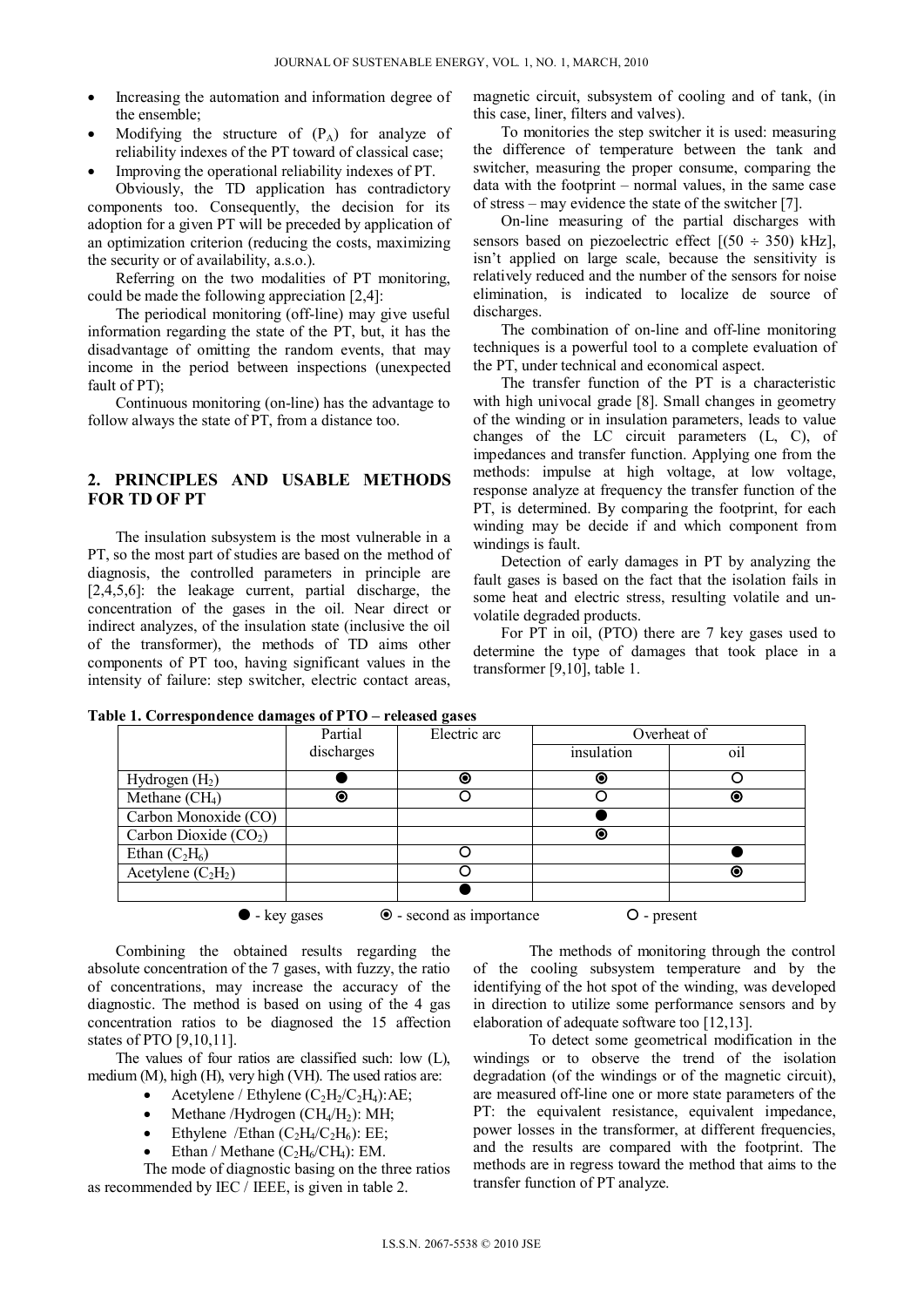| Code of        | Type of the fault                                   |                                           |                 |                                 |
|----------------|-----------------------------------------------------|-------------------------------------------|-----------------|---------------------------------|
| fault          |                                                     |                                           | CH <sub>4</sub> |                                 |
|                |                                                     | $\frac{\mathrm{C_2H_2}}{\mathrm{C_2H_4}}$ | H <sub>2</sub>  | $\frac{\rm C_2H_4}{\rm C_2H_6}$ |
| $\Omega$       | without fault                                       | ${}< 0,1$                                 | $0.1 \div 1$    | ${}< 0,1$                       |
|                | overheating                                         | ${}^{<}0,1$                               | $0.1 \div 1$    | $1 \div 3$                      |
| $\mathcal{D}$  | overheating with $\theta \in (150-300)^{\circ}C$    | ${}< 0.1$                                 | >1              | < 1                             |
| 3              | overheating with $\theta \in (300 - 700)^{\circ}$ C | ${}< 0.1$                                 | >1              | $1 \div 3$                      |
| $\overline{4}$ | overheating with $\theta$ / 700° C                  | ${}_{0.1}$                                | >1              | > 3                             |
| 5              | partial discharges with low energy                  | ${}_{0.1}$                                | ${}< 0.1$       | $\leq 1$                        |
| 6              | partial discharges with high energy                 | $1 \div 3$                                | ${}^{<}0,1$     | $\leq 1$                        |
| $\overline{7}$ | discharges with low energy                          | ${}_{0.1}$                                | $0.1 \div 1$    | >1                              |
| 8              | discharges with high energy                         | $0.1 \div 3$                              | $0.1 \div 1$    | > 3                             |

**Table 2. Codes for DGA methods interpretation (recommended by IEC/IEEE)** 

Nowadays, the most used method to determine the state of the PT insulation in on-line mode, uses monitoring of partial discharges (PD).

The measuring devices of ultrasonic signals produced by PD, must be placed closer to the measured object. In [4], is proposed the positioning of ultrasonic transducer at various angles, at 1 m from the measurable object at frequency between 20 and 100 kHz (fig. 2).



**Fig. 2. Circuit for ultrasonic measuring of PD** 

Many of dry PT (PTd) are equipped with a device to detect the temperature of the optical fibre sensor (OFS) integrated in the low voltage windings [11,15] to signalize the increases of temperature due to over currents (fig. 3).

The system is build from a OFS and a control unit, that processes the measured data and in case of overheating give alarm signals to the control center of the supplying station.



**Fig. 3. The scheme monitoring system with OFS of PTO over-temperature** 

The Buchholz relay is used for decades as a tool of protection for PTO, it was modernized with a sensor, with a cylindrical capacitor, usually installed on the top of relay over the degassing valve. The electric capacity of the sensor varies in function with the gases contains. The change of capacity allows the gases quantity assessment. After measuring the gases volume, there are transferred into a gas collector where they may be collected and analyzed. The gases time detection and the measured

quantity are stored in memory. If the level of the oil decreases it is activated an alarm.

The state of the step switcher SSw is strategically for PT safety [6,13]. There are some methods to realize online monitoring for SSw, for example: measuring the difference of temperature of principal tank and SSw to detect the weak contacts. In Romania the main equipment used for TD of PT in distribution systems of EE are [2,7,16,17,18,19]: MS - 2000, AMS - 500 and TRAFOMON.

The applying grade analyzes of TD equipment in PT implies corroboration at least of two essential properties: efficiency (e) and simplify (s). There will be defined [20] the level of the two properties in 4 steps (table 3), and will be deduced the level of applying of the TD equipment of PT (table 4).

|  |  |  | Table 3. Steps of efficiency (e) and simplify (s) |  |  |  |  |  |
|--|--|--|---------------------------------------------------|--|--|--|--|--|
|--|--|--|---------------------------------------------------|--|--|--|--|--|

| Level                  | Significance (e/s)                                                                      |
|------------------------|-----------------------------------------------------------------------------------------|
|                        | It is necessary to corroborate the results of at least 4 tests to                       |
| $1 \equiv$ low         | make a diagnosis of the fault (e)                                                       |
|                        | It is necessary to make special analyzes, additional testing,                           |
|                        | special devices, important costs (s)                                                    |
| $2 \equiv$             | It is necessary to make three tests for diagnosis (e)                                   |
| medium                 | Requires the withdrawal from service and expert analysis (s)                            |
|                        | It is necessary to make two tests for diagnosis (e)                                     |
|                        | $3 \equiv$ good $\sqrt{\text{lsn}'t}$ necessary to withdrawal from exploitation and nor |
|                        | special analyzes, but needs adequate devices (s)                                        |
| $4 \equiv \text{very}$ | Diagnosis of failures is made by the test results analyzing                             |
| good                   | The simple maintenance operations that needs a minimal                                  |
|                        | support                                                                                 |

|  |  |  |  | Table 4. The hierarchy of TD equipment for PT |  |  |
|--|--|--|--|-----------------------------------------------|--|--|
|--|--|--|--|-----------------------------------------------|--|--|

| The system of diagnosis                                                 | Level of            |
|-------------------------------------------------------------------------|---------------------|
|                                                                         | indicator           |
|                                                                         | $a'' = e \otimes s$ |
| Monitoring of dissolved gases in oil (7 gases, 4 ratios)                | $(3,2) \equiv 2$    |
| Monitoring the partial discharges                                       | $(3.2) \equiv 2$    |
| Measuring the parameters (R, L, C) and of power $(2,2) \equiv 1$        |                     |
| losses                                                                  |                     |
| Assessment of PT transfer function                                      | $(3.2) \equiv 2$    |
| Analyze of frequency response                                           | $(3,2) \equiv 2$    |
| Monitoring by on-line and off-line methods $(3.2) \equiv 3$             |                     |
| combination (dissolved gases concentration in oil $+$                   |                     |
| response on frequency)                                                  |                     |
| Monitoring of PT state parameters (currents, voltages, $(3,2) \equiv 2$ |                     |
| frequency, temperature, level and the oil pressure,                     |                     |
| concentration of the gases on of the water in the oil, the              |                     |
| state of the cooling installation and of the Buchholz                   |                     |
| relay) and comparing with footprint.                                    |                     |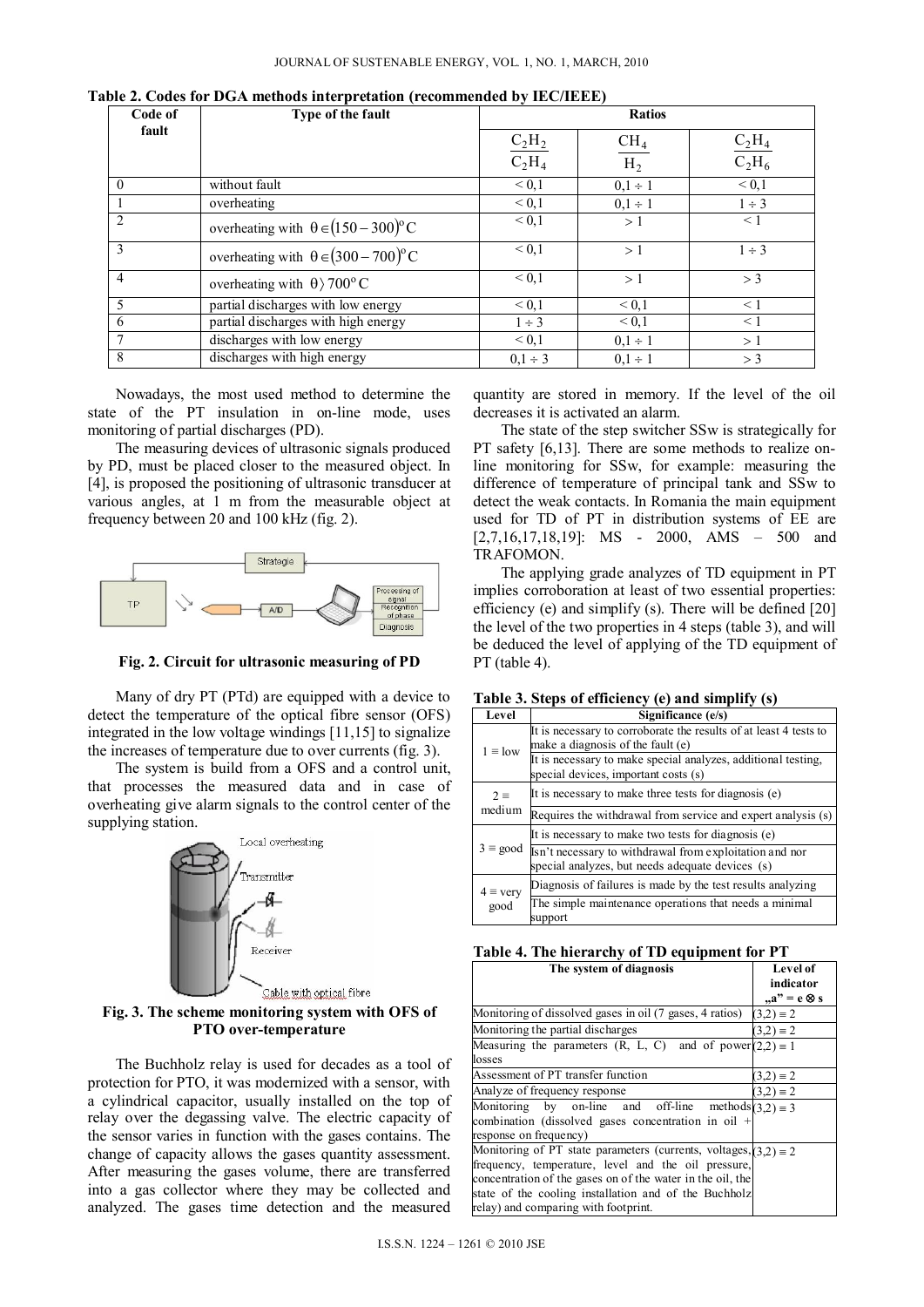# **3. OPERATIONAL AND PREVISIONAL IN DOMAIN OF TD OF PT FROM SDEE ORADEA**

In SDEE Oradea are monitoring and diagnosing online and off-line operation 29 PTO in 18 electric stations (ES) de 110 kV / MV. For PTO from the most important 5 ES is applied complex TD by multiple means (fig.4.).



**Oradea** 

For example, in fig. 5 and 6, are given the presentation mode of the results from chromatography tests. DT of PT is made to improve the level of the reliability of the equipments useful for quality of the EE distribution service. Taking into account this necessity, authors of the paper include as methodology aspect, TD in a more general frame of the PT parametrical reliability [21].

Combustible Gas Profile (T1 Crisul)







# **Fig.6 – Evolution of DGA in PTO no.1. in Crisul ES period [24.04 – 20.05] 2002**

The state of PTO is characterized by the values of some parameters that may be grouped in three categories:

- Parameters regarding the general state of the isolation  $(y_{1i})$ :
	- Resistance of insulation at  $15''(R_{15} \equiv y_{11});$
	- Resistance of insulation at  $60''(R_{60} \equiv y_{12});$ <br>
	Resistance of absorption  $(k_A \equiv y_{12});$
	- Coefficient of absorption ( $k_A = y_{13}$ );
	- $\triangleright$  Tangent of the angle of losses (tg δ ≡ y14);
	- Traditional parameters of the oil of PT (y<sub>2i</sub>):<br>
	> Dielectric rigidity (E = y21);
	- Dielectric rigidity ( $E = y21$ );
	- > Tangent of the angle of losses (tg  $\delta U = y22$ );<br>> Water content (CH20 = v23):
	- Water content (CH20  $\equiv$  y23);
	- Pensity ( $\rho U = \gamma 24$ );
	- $\triangleright$  Indexes of acidity (ia  $\equiv$  y25);
	- Flammability point (PIF = y26);<br>Finematic viscosity ( $v_{U} \equiv v_{27}$ ):
	- Cinematic viscosity ( $v_U \equiv v_{27}$ );
- Gases contains in oil and its weight  $(v_{3i})$ :
	- $\triangleright$  Hydrogen (H2 ≡ y31);
	- Arr Methane (CH4 ≡ y32);<br>Arr Methan (C2H6 ≡ y33);
	- Ethan (C2H6  $\equiv$  y33);
	- Ethylene (C2H4  $\equiv$  y34);
	- Acetylene (C<sub>2</sub>H<sub>2</sub> ≡ y<sub>35</sub>);<br>
	A Carbon monoxide (CO =
	- Carbon monoxide ( $CO \equiv y36$ );
	-
	- > Carbon dioxide (CO2 ≡ y37);<br>
	> Acetylene / Ethylene (y38); Acetylene / Ethylene (y38);
	- $\triangleright$  Methane / Hydrogen (y39);
	- Ethylene / Ethan (y3.10);<br>
	Ethan / Methane (y3.11):
	- Ethan / Methane (y3.11);
	- $\triangleright$  Carbon dioxide / Carbon monoxide (y3.12);
	- $\triangleright$  Total contains of gases in oil (y<sub>3.13</sub>);

The values of state parameters have evolution in time, in sense of their degradation. Under quantity aspect the parametric reliability of PTO represents the probability that the state parameters of PTO are maintained in allowed limits.

$$
\begin{cases}\nR_p = R_1 \cdot R_2 \cdot R_3 \\
R_1 = P_{\text{rob}}(y_{11} \ge y_{1m1}; y_{12} \ge y_{1m2}; y_{13} \ge y_{1m3}; y_{14} \le y_{1M4}) = \prod_{i=1}^{4} \int_{y_{1mi}}^{y_{1Ni}} f(y_{ii}) dy_{ii} \\
R_2 = P_{\text{rob}}(y_{2mi} \le y_{2i} \le y_{2Mi}) = \prod_{i=1}^{7} \int_{y_{2mi}}^{y_{2Ni}} f(y_{2i}) dy_{2i} \\
R_3 = P_{\text{rob}}(y_{3mi} \le y_{3i} \le y_{3Mi}) \prod_{i=1}^{13} \int_{y_{3mi}}^{y_{3Mi}} f(y_{3i}) dy_{3i}\n\end{cases} (1)
$$

#### I.S.S.N. 2067-5538 © 2010 JSE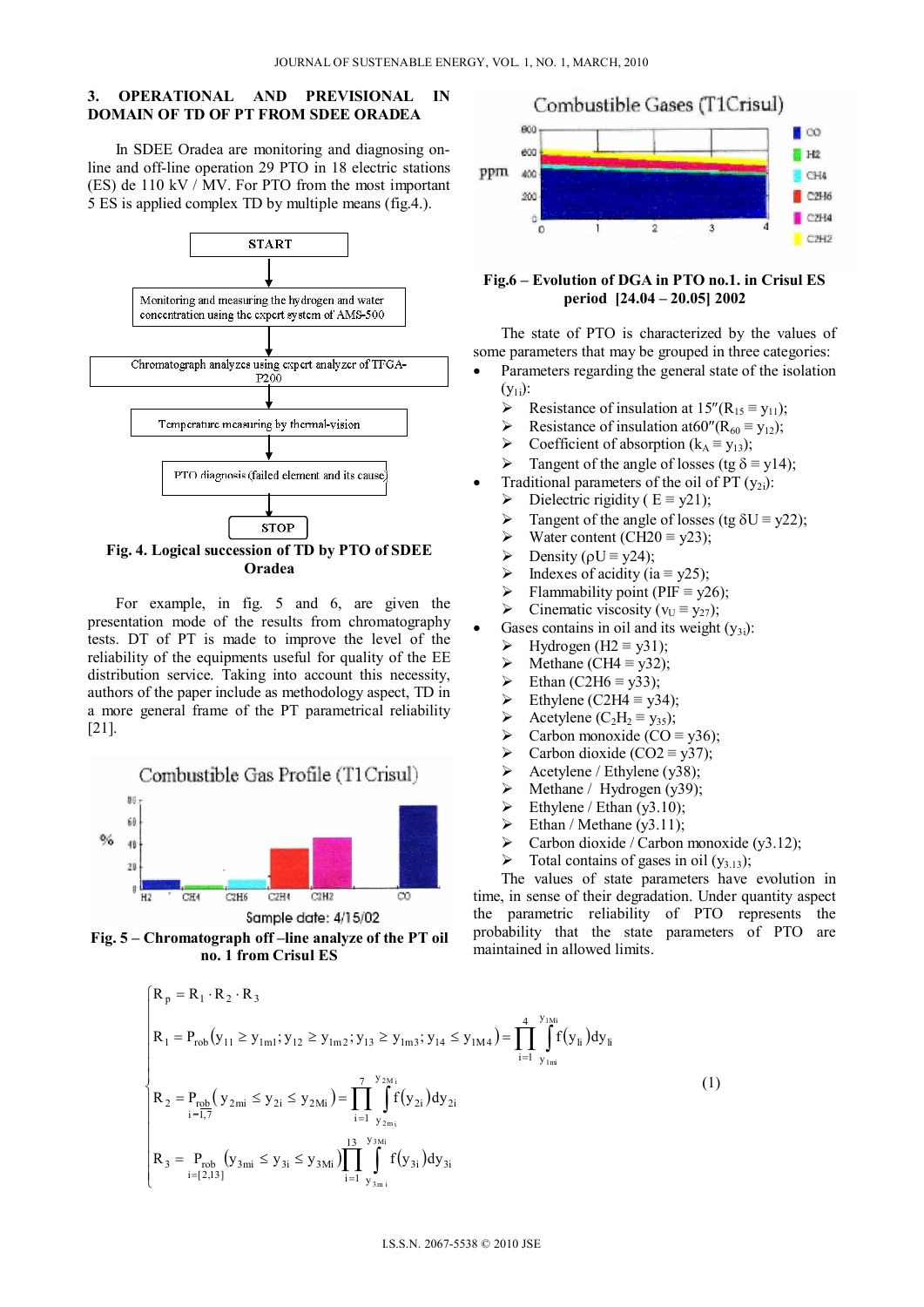where,

 $f(y_{ii})$  – the distribution density of variable  $y_{ii}$ ;

 $(y_{jmi}, y_{jMi})$  – value of inferior and respectively, superior limits of yji parameters;

In SDEE Oradea for all PTO, yearly is made the measurement for the three parameters categories. In fig. 7  $\div$  9 are given for example, the Paretto diagrams regarding the evolution of some parameters by a PTO from Velenta – Oradea ES (ES1).



Fig. 7. Time evolution of "y<sub>1i</sub>" **parameters for T1 from ES1** 



Fig.8. Time evolution of parameters from "y<sub>2i</sub>" **category, for T1, ES1**



Fig. 9. Time evolution of parameters from "y<sub>3i</sub>" **category for T1, ES1** 

To evaluate the parametrical reliability it is necessary to know the evolution in time of parameters allowed limits (table 5).

| Table 5. References values of determinant parameters |  |  |
|------------------------------------------------------|--|--|
| for state of PTO                                     |  |  |

| Parameter                            | Value of                 | Parameter            | <b>Value of</b> |
|--------------------------------------|--------------------------|----------------------|-----------------|
|                                      | reference                |                      | reference       |
| Resistance of isolation              | 5000 $M\Omega$           | Cinematic viscosity  | 22%             |
| $(R_{15})$                           |                          | $(v_u)$              |                 |
| Resistance of isolation              | $6000 \text{ M}\Omega$   | Hydrogen $(H2)$      | $100$ ppm       |
| $(R_{60})$                           |                          |                      |                 |
| Coefficient of absorption            | 1,2                      | Methane $(CH_4)$     | $120$ ppm       |
| $(k_A)$                              |                          |                      |                 |
| $\overline{Dielectric}$ rigidity (E) | 160 kV / cm              | Ethan $(C_2H_6)$     | 65 ppm          |
| Tangent of angle of losses           | 0.15%                    | Ethylene $(C_2H_4)$  | 50 ppm          |
| $(tg \delta)$                        |                          |                      |                 |
| Water content $(C_{H2O})$            | $30$ ppm                 | Acetylene $(C_2H_2)$ | 35 ppm          |
| Density $(\rho_U)$                   | $0.89$ g/cm <sup>3</sup> | Carbon monoxide      | $350$ ppm       |
|                                      |                          | (CO)                 |                 |
| Indexes of acidity $(i_a)$           | $0,3$ mg KOH /           | Carbon dioxide       | 2500 ppm        |
|                                      | g                        | (CO <sub>2</sub> )   |                 |
| Flammability point (PIF)             | $135^{\circ}$ C          | Carbon dioxide /     | [3; 10]         |
|                                      |                          | Carbon monoxide      |                 |

The reference values are given at  $20^{\circ}$ C, and represents:

- $\triangleright$  Maximal values for: tg  $\delta$ , CH<sub>2</sub>O;
- Minimal values, for: R15, R60, kA;
- $\triangleright$  Intermediary (medium) values for: H<sub>2</sub>, CH<sub>4</sub>, C<sub>2</sub>H<sub>6</sub>,  $C_2H_4$ ,  $C_2H_2$ ,  $CO_2$ ,  $CO$ ,  $CO_2/CO$ .

In case of (R15, R60, kA) parameters, were represented the smallest values from the set of 6 values. Based on the obtained results for the 29 PTO of SDEE Oradea, results the parametrical reliability values presented in table 6.

**Table 6. Parametrical reliability values for PTO of 110 kV / MV in SDEE Oradea** 

| Category of parameter    |      | V    | Y3   | Total |
|--------------------------|------|------|------|-------|
| No. values               |      |      |      |       |
| Measured                 | 4029 | 1280 | 772  | 6081  |
| Reference value exceeded | 488  | 66   | 151  | 705   |
|                          | 0.88 | 0.95 | 0.79 | 0.88  |

Another developed research direction for TD and parametrical reliability of PTO, is that of investigation, based on results of prophylactic measurements, impact of stress level on the state parameter's value of PT. In this respect, were defined and were rated the following measures that reflects the static and dynamic stress level:

- Relative average voltage (u);
- Relative average load  $(\beta)$ ;
- Risk indicator related to voltage (IRU);
- Overstress factor at short circuit current (KSI1);
- Overstress factor at overload current (KSI2);
- Frequency of short circuit current overstress and overload current (FSS).

The obtained results are detailed in [22,23], for example in fig. 10, are given the results for the two PTs from ES1.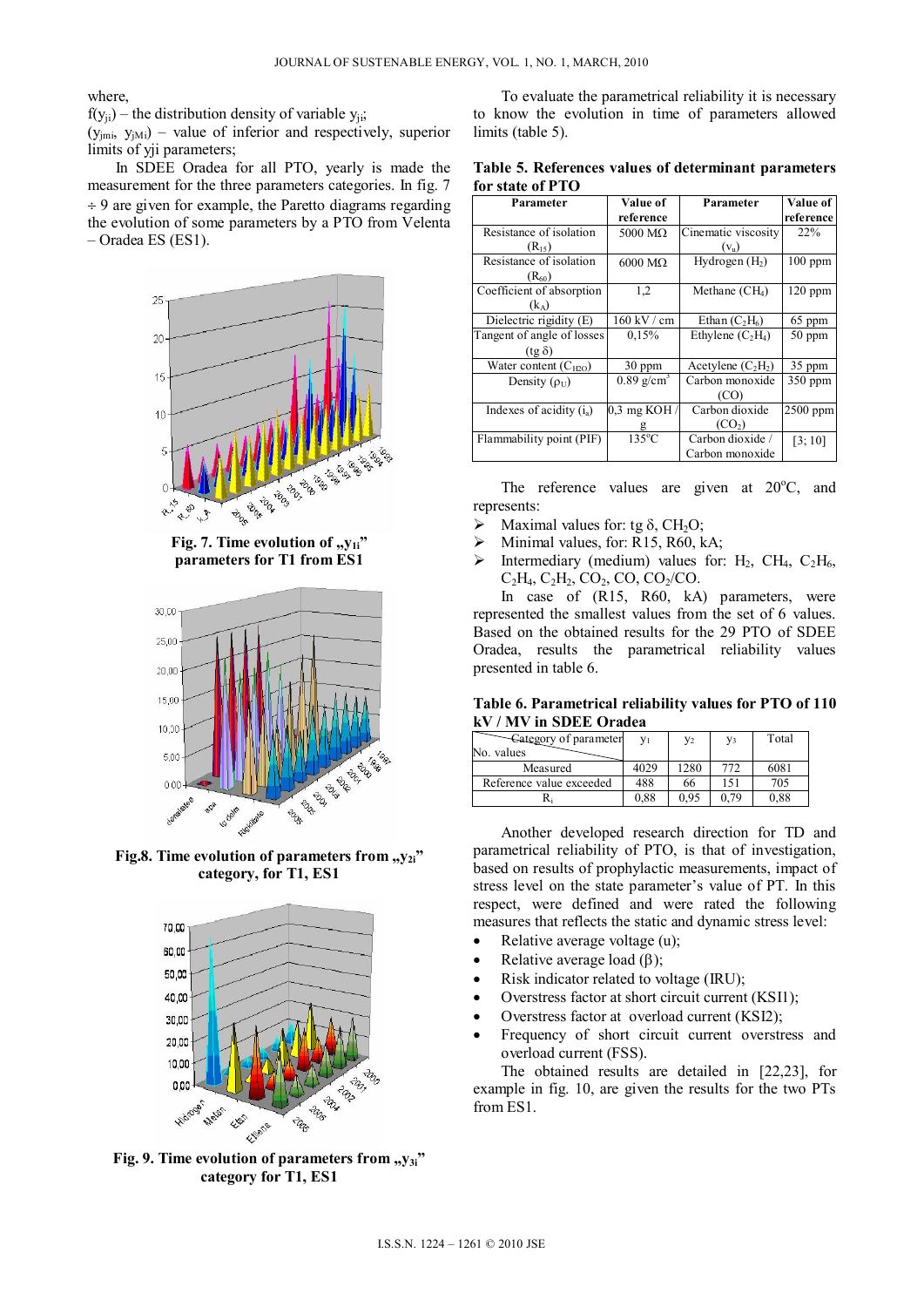

**Fig. 10. Comparative evolution of the PT oil and stress state parameters**   $i_{12}$   $\equiv$  (tg  $\delta$   $\cup$  C<sub>H2O</sub>  $\cup$  i<sub>a</sub>); i<sub>2</sub> – global indicator regarding the dissolved gazes in oil (the 7 gases)

## **4. CONCLUSIONS**

The general architecture of the detection system and incidents diagnosis implies expert systems, where the combined methods are based on analytical models related to models of quality. An evaluated detection system and incident diagnosis must contain: data base, analytical knowledge base, Heuristic knowledge base, inference engine, explain component.

The type of maintenance practiced to electric equipments with on-line technical diagnosis is "predictive and on object", essentially for RCM operational strategy.

The main effects of TD implementation to PT are: the ensemble complexity and cost, technical grade, reliability and lifetime increase.

The PT requires special attention in exploitation because they are: complex equipments, having special impact on the safety level of electric power systems and on the availability of electric energy to the consumers, implying high values of maintenance costs.

For TD of PT are utilized equipments of on-line monitoring and off-line testing equipments too. Combining the on-line procedures with the off-line procedures leads to the diagnosis accuracy and efficiency.

TD of PT is realized by following parameters: gases and water content in oil of PT, characteristic parameters of the insulation (resistance at insulation, dielectrically rigidity, tangent of losses angle), the temperature of the ensemble or / and of some components, R, L, C parameters, leakage current, partial discharges intensity and frequency.

TD is used by transformers with oil cooling and by dry transformers too.

For on-line monitoring of the 7 gases in oil, is the most efficient and most widespread method. The accuracy of diagnosis basing on the gas content in oil, increases significant if there are calculated 3 ratios of concentration corresponding to 5 gases, on which can diagnose 9 state of PTO faults.

The most frequently methods used by PTO for TD, is based on the measuring of temperature in the windings, the transfer function evaluation, detection and localization of partial discharges.

The modern equipments of TD for PT, are with (hardware, software) artificial intelligence components using fuzzy models for monitoring and diagnosis processes.

The expert system of AMS-500 is an efficient tool to prevent possible faults of PT, by monitoring of hydrogen and other dissolving gases in the oil of transformer. SDEE Oradea in its exploitation has 5 equipments of AMS-500 type, operating very well over six years, monitoring the PT from the electric stations from: Sinteza, Crisul, Oradea, CLA and Stei.

Near this expert system AMS-500, for TD of PT is very useful to utilize the analyzer of "gas chromatograph" type coupled with a computer with software corresponding, is an expert system that analyses off-line the gases content in oil of PT. In SDEE Oradea is utilized the chromatograph of TFGA-P200 type, for all PT of 110 kV/MV with very good results.

A complete and exactly diagnosis of PT isn't possible only basing on the gas contents in oil. So, for PTO in SDEE Oradea it was stabilized the order of verifying that allows the complete and exactly TD:

- On-line monitoring the hydrogen concentration;
- Off-line analyzes of the other 6 gases concentration;
- Classical prophylactic measurements;
- Temperature measuring by thermo-vision.

The starting of the procedure is provoked by attaining of the alert values at monitoring the hydrogen concentration. The state parameters of PT may be treats as random variables important in statistical procedures. By determining and interpreting the selection characteristics of these random variables, basing on parametrical reliability, results the momentary level of the PTO reliability and the optimal rhythm of the reliability centered maintenance (RCM).

The PTO parametrical reliability may be evaluate, differentiate in relation with three parameters category:

- Parameters regarding the general state of the insulation  $(R_1)$ ;
- Traditional parameters (classical) of the transformer oil  $(R_2)$ ;
- Content of gases in oil and its weight  $(R_3)$ ;

The made evaluations for PTO in SDEE Oradea shows the fact that the  $R_1$  and  $R_2$  values are very high, as the parametrical reliability level related to the gases concentration in oil is small.

The TD of PTO basing on the oil's electroinsulating state is a very important method, its valence isn't yet total researched and evidenced. An unexploited research direction consists in identifying of the mode where the stress grade reflects on the electro-insulating oil state, aiming to identify some models to prevision the